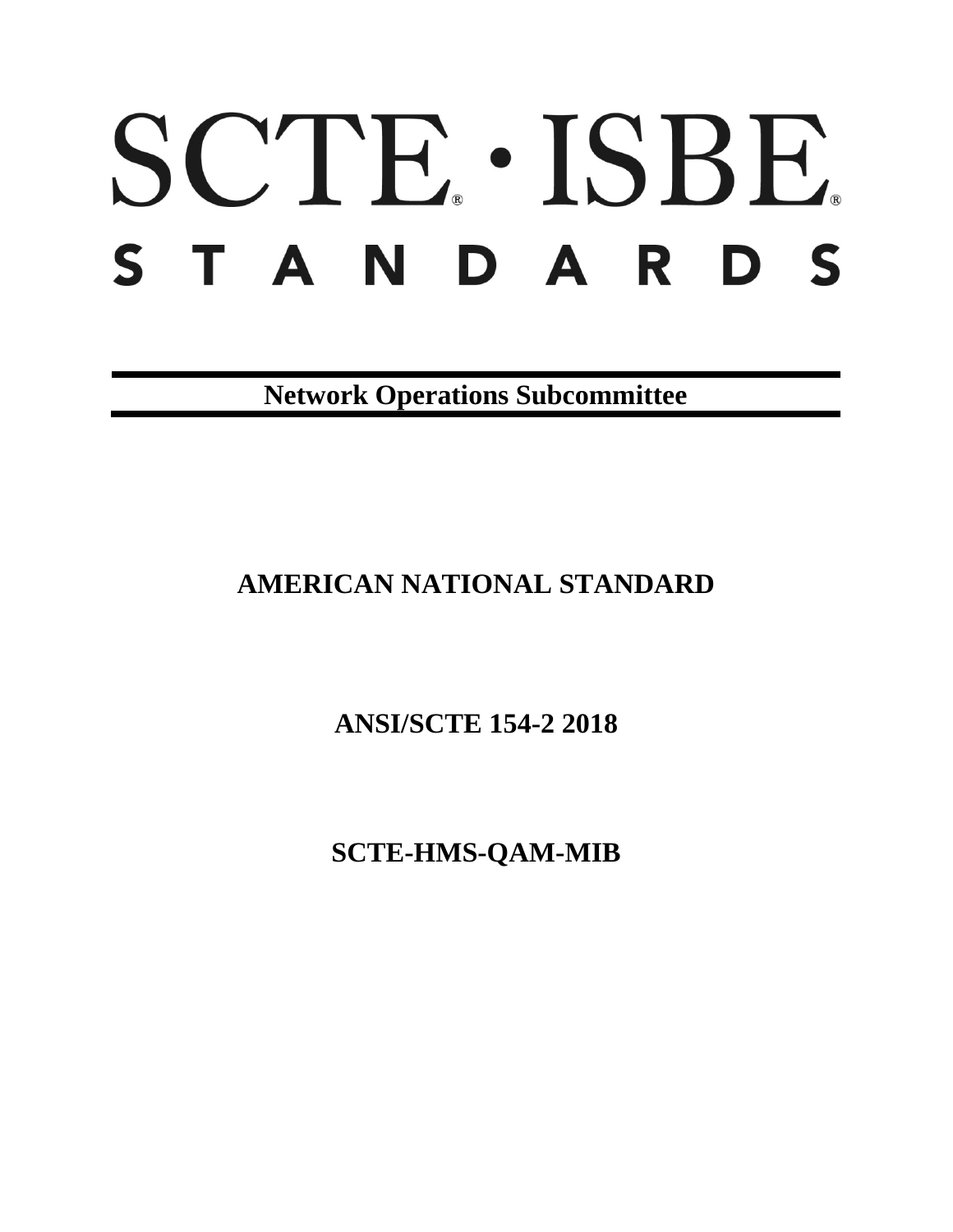### **NOTICE**

The Society of Cable Telecommunications Engineers (SCTE) / International Society of Broadband Experts (ISBE) Standards and Operational Practices (hereafter called "documents") are intended to serve the public interest by providing specifications, test methods and procedures that promote uniformity of product, interchangeability, best practices and ultimately the long-term reliability of broadband communications facilities. These documents shall not in any way preclude any member or non-member of SCTE•ISBE from manufacturing or selling products not conforming to such documents, nor shall the existence of such standards preclude their voluntary use by those other than SCTE•ISBE members.

SCTE•ISBE assumes no obligations or liability whatsoever to any party who may adopt the documents. Such adopting party assumes all risks associated with adoption of these documents, and accepts full responsibility for any damage and/or claims arising from the adoption of such documents.

Attention is called to the possibility that implementation of this document may require the use of subject matter covered by patent rights. By publication of this document, no position is taken with respect to the existence or validity of any patent rights in connection therewith. SCTE•ISBE shall not be responsible for identifying patents for which a license may be required or for conducting inquiries into the legal validity or scope of those patents that are brought to its attention.

Patent holders who believe that they hold patents which are essential to the implementation of this document have been requested to provide information about those patents and any related licensing terms and conditions. Any such declarations made before or after publication of this document are available on the SCTE•ISBE web site at [http://www.scte.org.](http://www.scte.org/)

#### All Rights Reserved

© Society of Cable Telecommunications Engineers, Inc. 2018 140 Philips Road Exton, PA 19341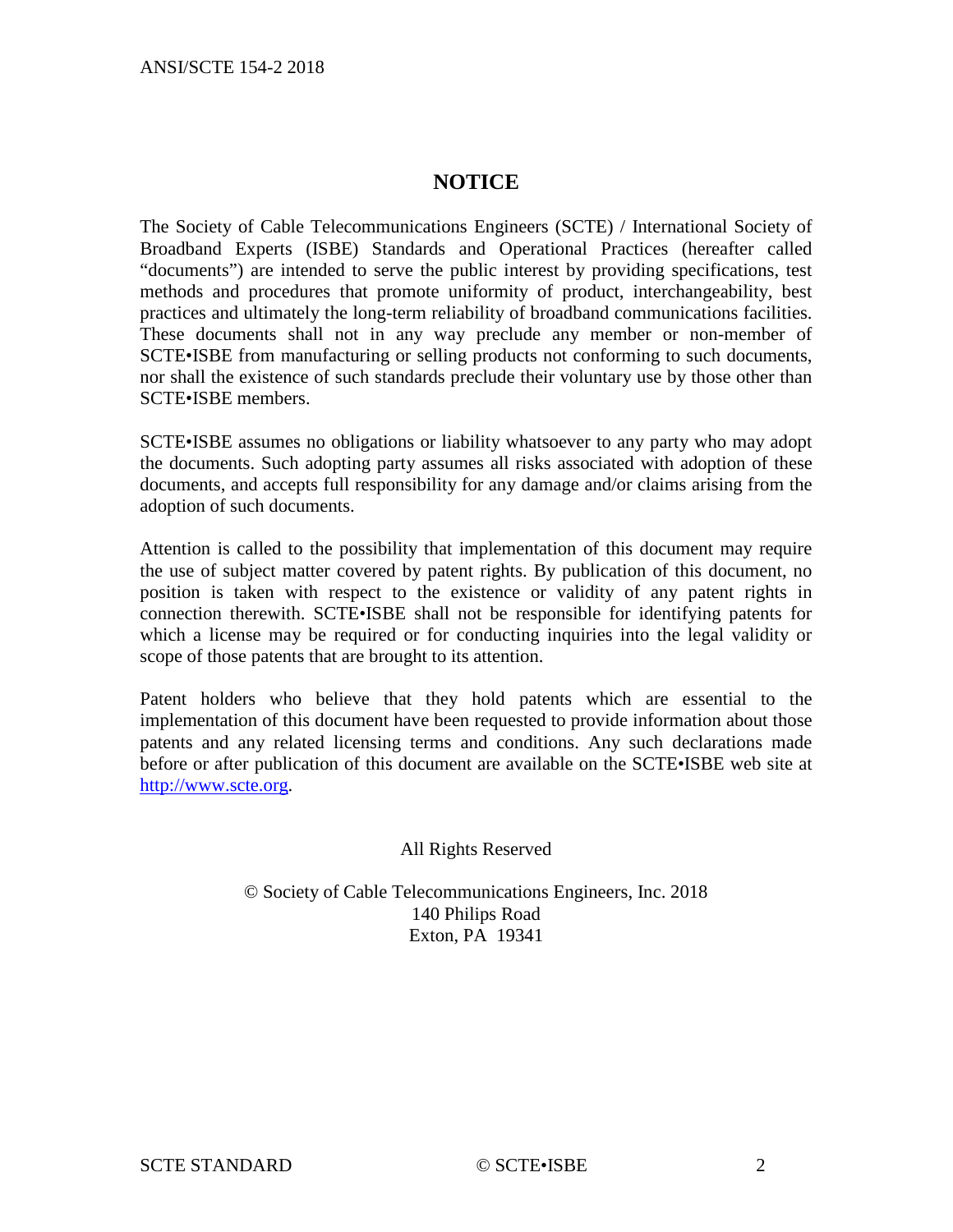## **CONTENTS**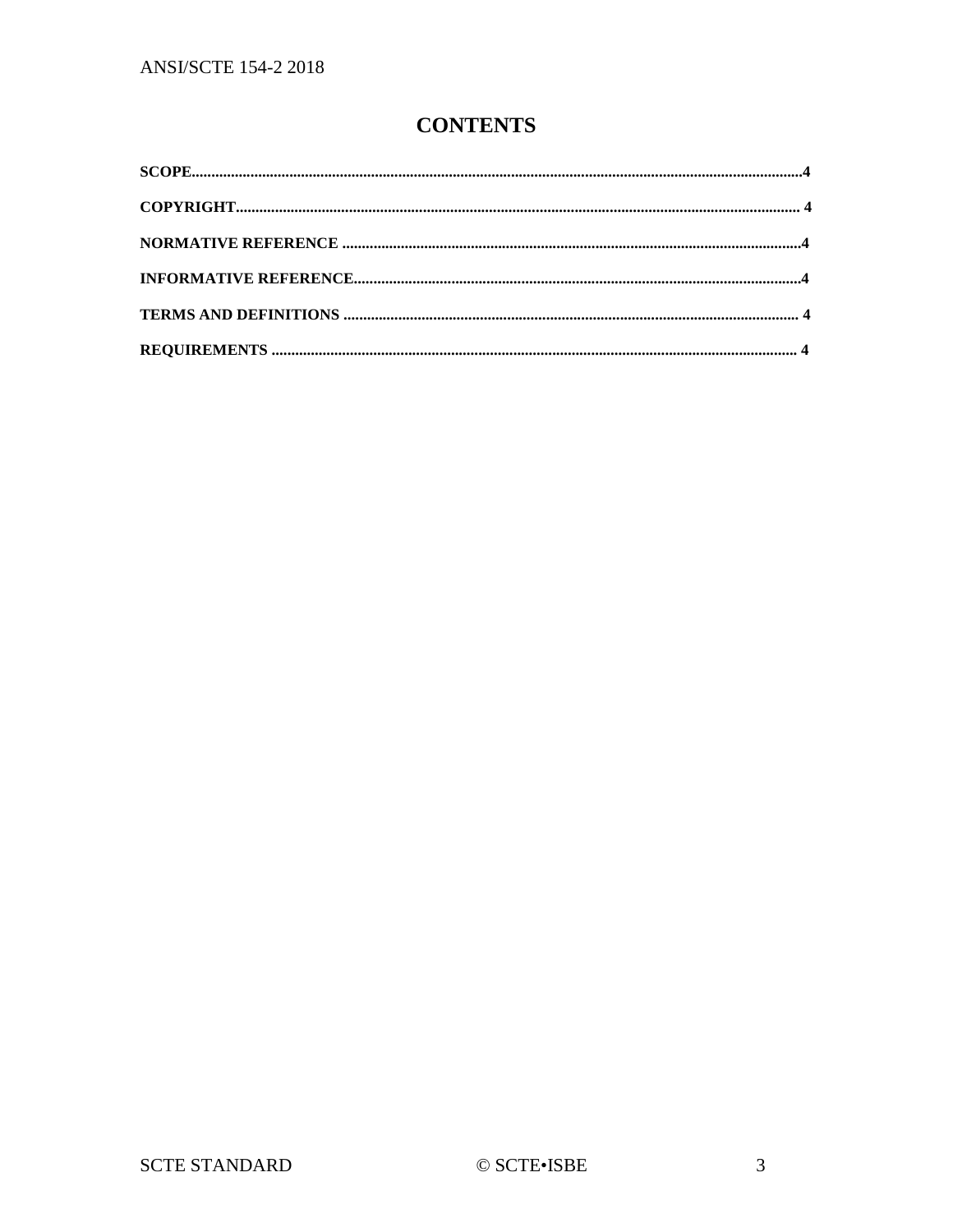#### **SCOPE**

This document is identical to SCTE 154-2 2008 except for informative components which may have been updated such as the title page, NOTICE text, headers and footers. No normative changes have been made to this document.

This document provides the definition for MIB objects within the SCTE-HMS-QAM-MIB Tree.

#### **COPYRIGHT**

The MIB definition found in this document may be incorporated directly in products without further permission from the copyright owner, SCTE.

#### **NORMATIVE REFERENCE**

IETF RFC 2578 SNMPv2-SMI IETF RFC 2579 SNMPv2-TC IETF RFC 2580 SNMPv2-CONF IETF RFC 2863 IF-MIB IETF RFC 3411 SNMP-FRAMEWORK-MIB IETF RFC 3418 SNMPV2-MIB IETF RFC 4001 INET-ADDRESS-MIB IETF RFC 4133 ENTITY-MIB IANAiftype-MIB SCTE 36 2002R2007 (formerly HMS028) SCTE-ROOT SCTE 37 2007 (formerly HMS072) SCTE-HMS-ROOTS HMS154-5R3 SCTE-HMS-HEADENDIDENT-TC-MIB ITU-T J.83 Annex B

**INFORMATIVE REFERENCE**

DOC-IF-M-CMTS-MIB DOCS-IF-MIB

#### **TERMS AND DEFINITIONS**

This document defines the following terms: **Management Information Base (MIB)** – the specification of information in a manner that allows standard access through a network management protocol.

#### **REQUIREMENTS**

This section defines the mandatory syntax of the SCTE-HMS-QAM-MIB. It follows the IETF Simple Network Management Protocol (SNMP) for defining managed objects. This mib falls under the SCTE-HMS-ROOTS mib defined by the SCTE Standards HMS Subcommittee.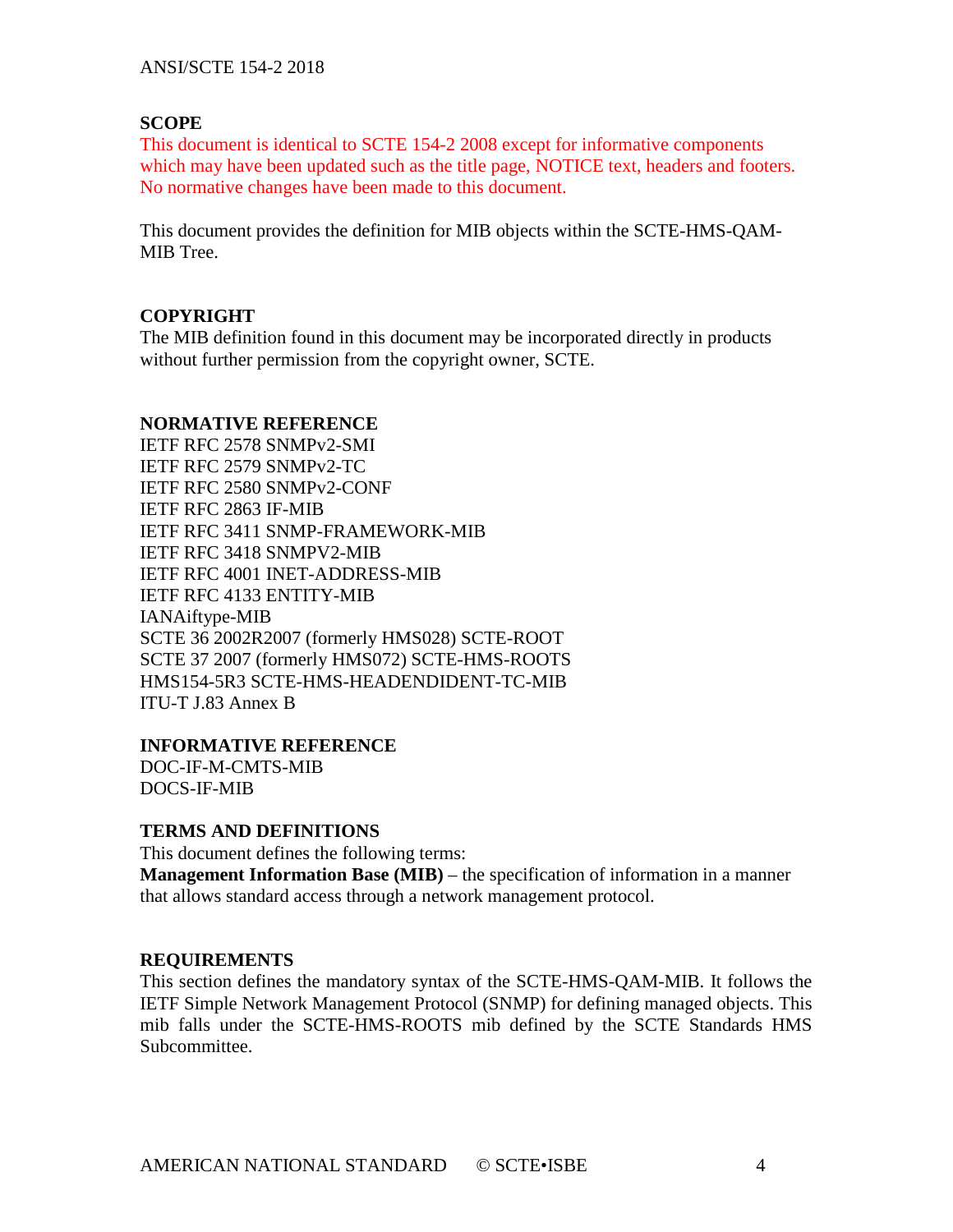To avoid issues related to device security and possible user contention, this MIB is only read-only. Device manufacturers are expected to provide device provisioning and control as a separate "out of band" service via protocols of their choice.

The syntax is given below.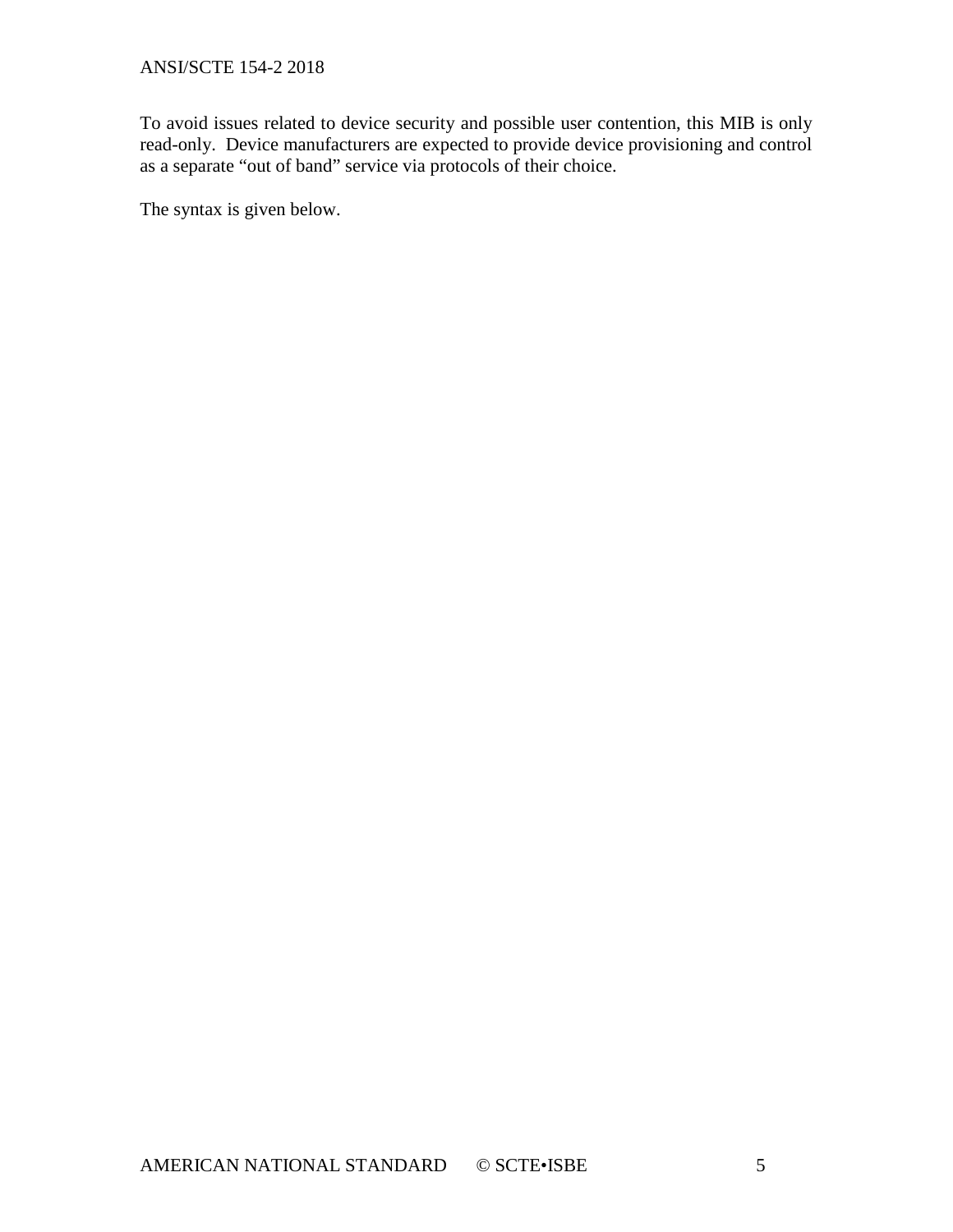SCTE-HMS-QAM-MIB DEFINITIONS ::= BEGIN IMPORTS OBJECT-TYPE, OBJECT-IDENTITY, MODULE-IDENTITY, enterprises, Integer32, Unsigned32 FROM SNMPv2-SMI OBJECT-GROUP, MODULE-COMPLIANCE FROM SNMPv2-CONF entPhysicalIndex FROM ENTITY-MIB ifIndex FROM IF-MIB InetAddress, InetAddressType FROM INET-ADDRESS-MIB QAMChannelModulationFormat, QAMChannelInterleaveMode FROM SCTE-HMS-HEADENDIDENT-TC-MIB; heDigitalQamMIB MODULE-IDENTITY LAST-UPDATED "200807160305Z" ORGANIZATION "SCTE HMS Working Group" CONTACT-INFO "SCTE HMS Subcommittee, Chairman mailto:standards@scte.org " DESCRIPTION "This MIB module is for representing Edge QAM equipment present in the headend (or indoor) and is supported by a SNMP agent. It defines QAM channel related configuration MIB objects associated with both QAM channel's physical and logical characteristics. qamChannelTable is optional for devices that are supporting equivalent DOCSIS MIB objects. qamConfigTable is optional and applies to devices that choose to provide logical level configuration. " REVISION "200807160305Z" DESCRIPTION "Updated Objects based on Comments at 7/11/08 meeting. 1. Made QAMChannelInterleave mode an imported enumeration and used the values from the docsiFDownChannelInterleave enumeration. 2. Changed name of QAMModulationFormat to QAMChannelModulationFormat. 3. Added unknown and other to qamChannelAnnexMode 4. For consistency changed values names for qamChannelCommonOutputBw,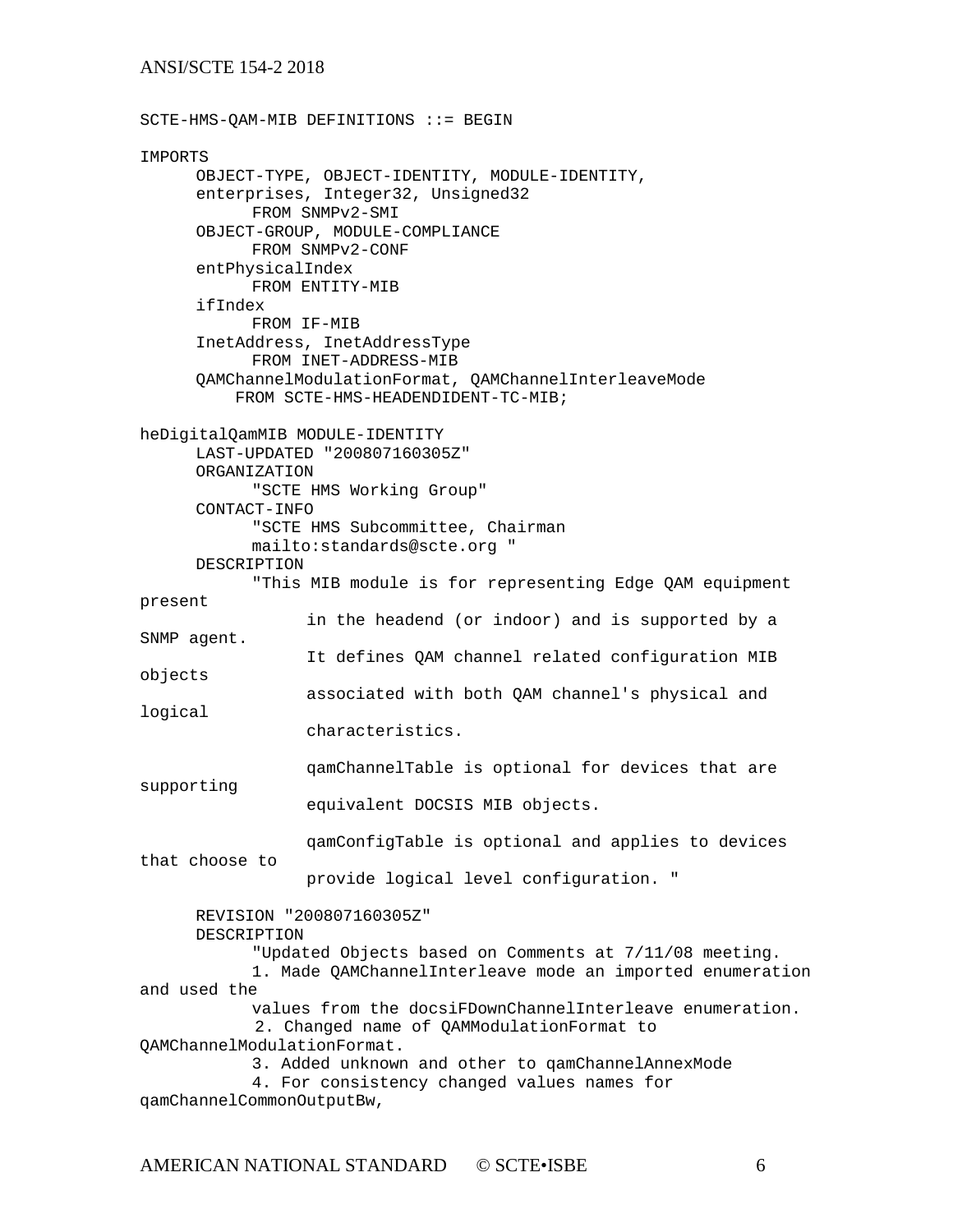```
qamChannelCommonUtilization to add the word Common to the 
names.
           5. Changed description clause of qamConfigQamChannelIdMin 
and 
               qamConfigQamChannelIdMax to reference 
entPhysicalIndex. "
      REVISION "200804181055Z"
      DESCRIPTION 
            "Renumbered objects in qamConfigTable to remove gaps."
      REVISION "200802041850Z"
      DESCRIPTION 
            "Changes based on comments, 
            1. Changed description of qamChannelPower.
            2. Added units to qamChannelOutputBw.
            3. Changed Units on qamChannelUtilization to 0.1 
Percent."
       REVISION "200712171150Z"
      DESCRIPTION 
            "Changes based on comments, 
            1. Removed IpAddress import.
            2. Changed UNITS,comment, SYNTAX on 
qamChannelUtilization."
       REVISION "200710031700Z"
      DESCRIPTION 
            "Added SCTE-HMS-HEADENDIDENT-TC name to file. Added
            QAMModulationFormat textual convention."
       REVISION "200710021200Z"
      DESCRIPTION 
            "Prepare MIB for ballot."
::= { enterprises scteRoot(5591) scteHmsTree(1) insidePlantIdent(11) 
heDigital(5) heDigitalQAM(3) 1}
--
-- Node definitions
-qamMIBObjects OBJECT-IDENTITY
                current
      DESCRIPTION 
            "This branch specifies the QAM MIB objects."
      ::= { heDigitalQamMIB 1 }
qamMIBConformance OBJECT-IDENTITY
                current
      DESCRIPTION 
            "This branch describes the different QAM MIB object 
groups and 
           the different level of compliance."
      ::= { heDigitalQamMIB 2 }
```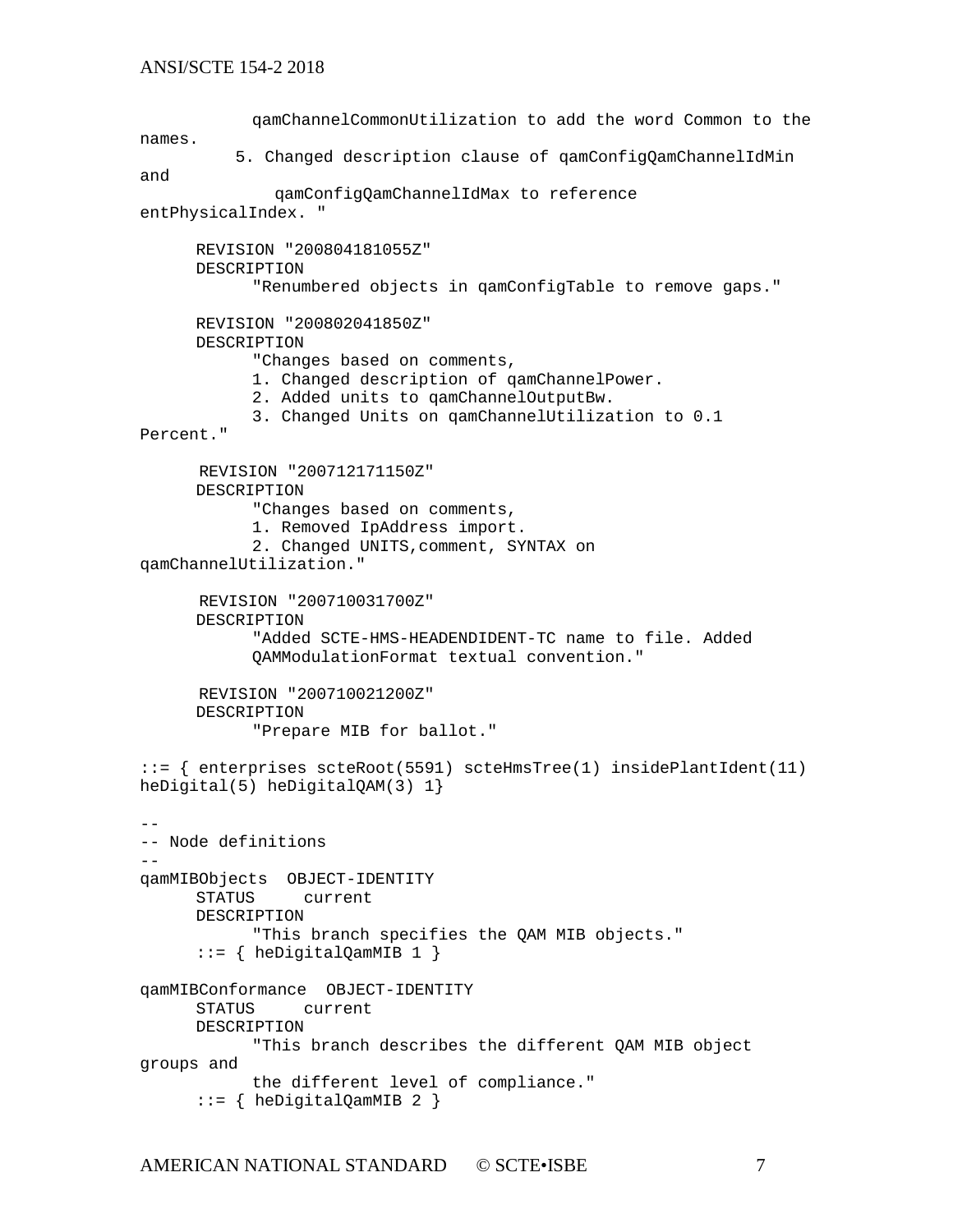```
qamMIBCompliances OBJECT-IDENTITY
              current
     DESCRIPTION 
           "The different levels of compliance to the QAM MIB."
     ::= { qamMIBConformance 1 }
qamMIBGroups OBJECT-IDENTITY
               current
     DESCRIPTION 
           "The QAM MIB object groups."
     ::= { qamMIBConformance 2 }
qamChannelTable OBJECT-TYPE
     SYNTAX SEQUENCE OF QamChannelEntry
     MAX-ACCESS not-accessible
               current
     DESCRIPTION 
           "This table describes the configuration and attributes of 
each
           QAM channel of the QAM designated by ifIndex."
     ::= { qamMIBObjects 1 }
qamChannelEntry OBJECT-TYPE
     SYNTAX QamChannelEntry
     MAX-ACCESS not-accessible
     STATUS current
     DESCRIPTION 
           "There is an entry in the table for each QAM channel. The 
index 
           to this table is the ifIndex of each QAM channel."
     INDEX { ifIndex }
     ::= { qamChannelTable 1 }
QamChannelEntry ::= SEQUENCE {
     qamChannelFrequency
           Unsigned32,
     qamChannelModulationFormat
           QAMChannelModulationFormat,
     qamChannelInterleaverLevel
           QAMChannelInterleaveMode,
     qamChannelInterleaverMode
           INTEGER,
     qamChannelPower
           Integer32,
     qamChannelSquelch
           INTEGER,
     qamChannelContWaveMode
           INTEGER,
     qamChannelAnnexMode
           INTEGER
}
```
AMERICAN NATIONAL STANDARD © SCTE•ISBE 8

qamChannelFrequency OBJECT-TYPE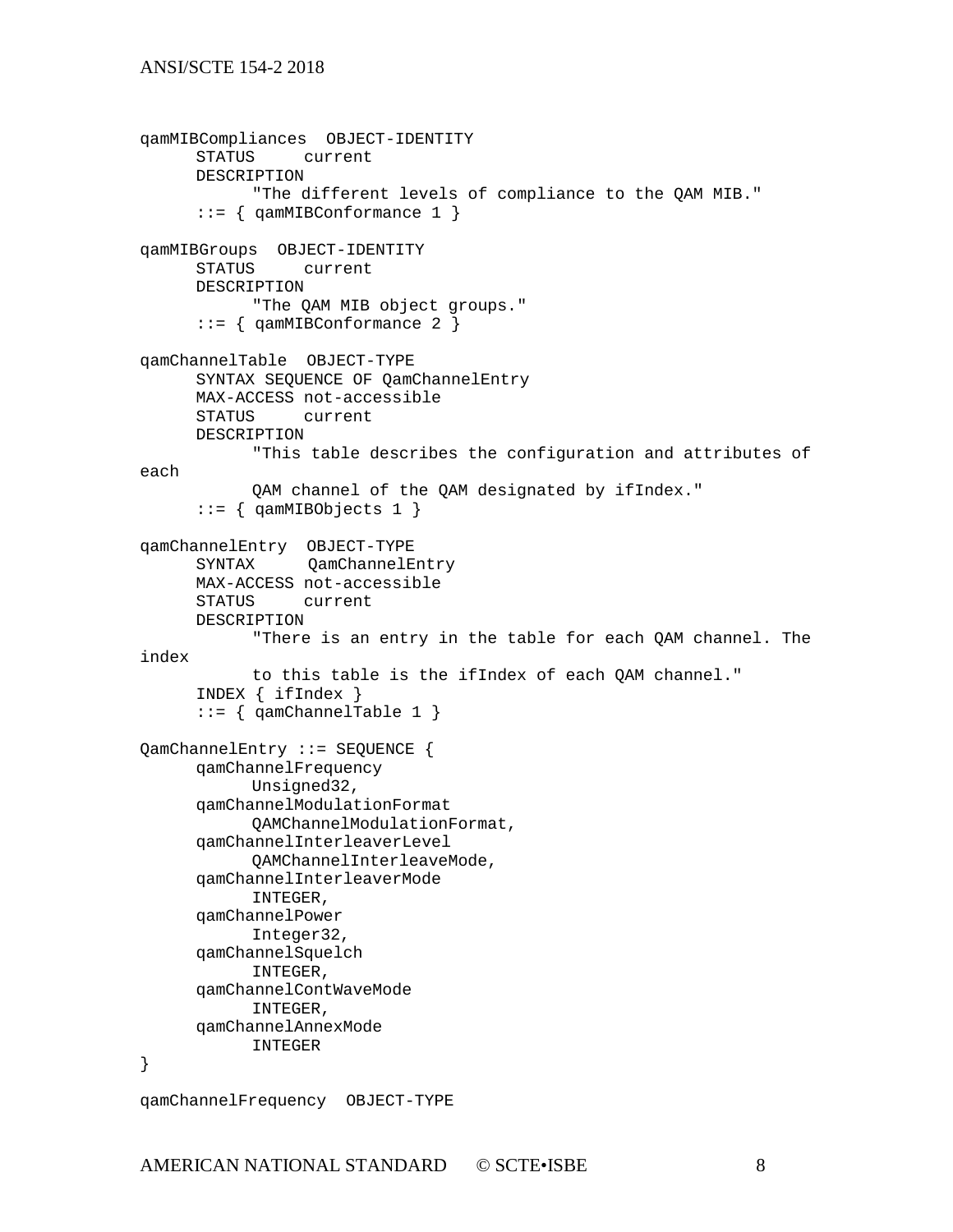```
SYNTAX Unsigned32<br>UNITS "Hertz"
     UNITS
     MAX-ACCESS read-only
     STATUS current
     DESCRIPTION 
           "The center frequency of the QAM channel."
     ::= { qamChannelEntry 1 }
qamChannelModulationFormat OBJECT-TYPE
     SYNTAX QAMChannelModulationFormat
     MAX-ACCESS read-only
     STATUS current
     DESCRIPTION 
           "RF Modululation for this output QAM channel when 
           qamChannelContWaveMode is off."
     ::= { qamChannelEntry 2 }
qamChannelInterleaverLevel OBJECT-TYPE
     SYNTAX INTEGER {
           level1 (1),
           level2 (2)
     }
     MAX-ACCESS read-only
                current
     DESCRIPTION 
           "The interleaver level for FEC coding. 
           level1 - implies interleaver level 1
           level2 - implies interleaver level 2
           This object is only valid when AnnexMode has the value 
annexB."
     ::= { qamChannelEntry 3 }
qamChannelInterleaverMode OBJECT-TYPE
     SYNTAX QAMChannelInterleaveMode
     MAX-ACCESS read-only<br>STATUS current
                current
     DESCRIPTION 
           "The interleaving depth or operation mode of the 
interleaver.
     'taps8Increment16': protection 5.9/4.1 usec,
                                     latency .22/.15 msec
     'taps16Increment8': protection 12/8.2 usec,
                           latency .48/.33 msec
     'taps32Increment4': protection 24/16 usec,
                           latency .98/.68 msec
     'taps64Increment2': protection 47/33 usec,
                           latency 2/1.4 msec
     'taps128Increment1': protection 95/66 usec,
                           latency 4/2.8 msec
     'taps12increment17': protection 18/14 usec,
                            latency 0.43/0.32 msec
     'taps128increment2': protection 190/132 usec,
```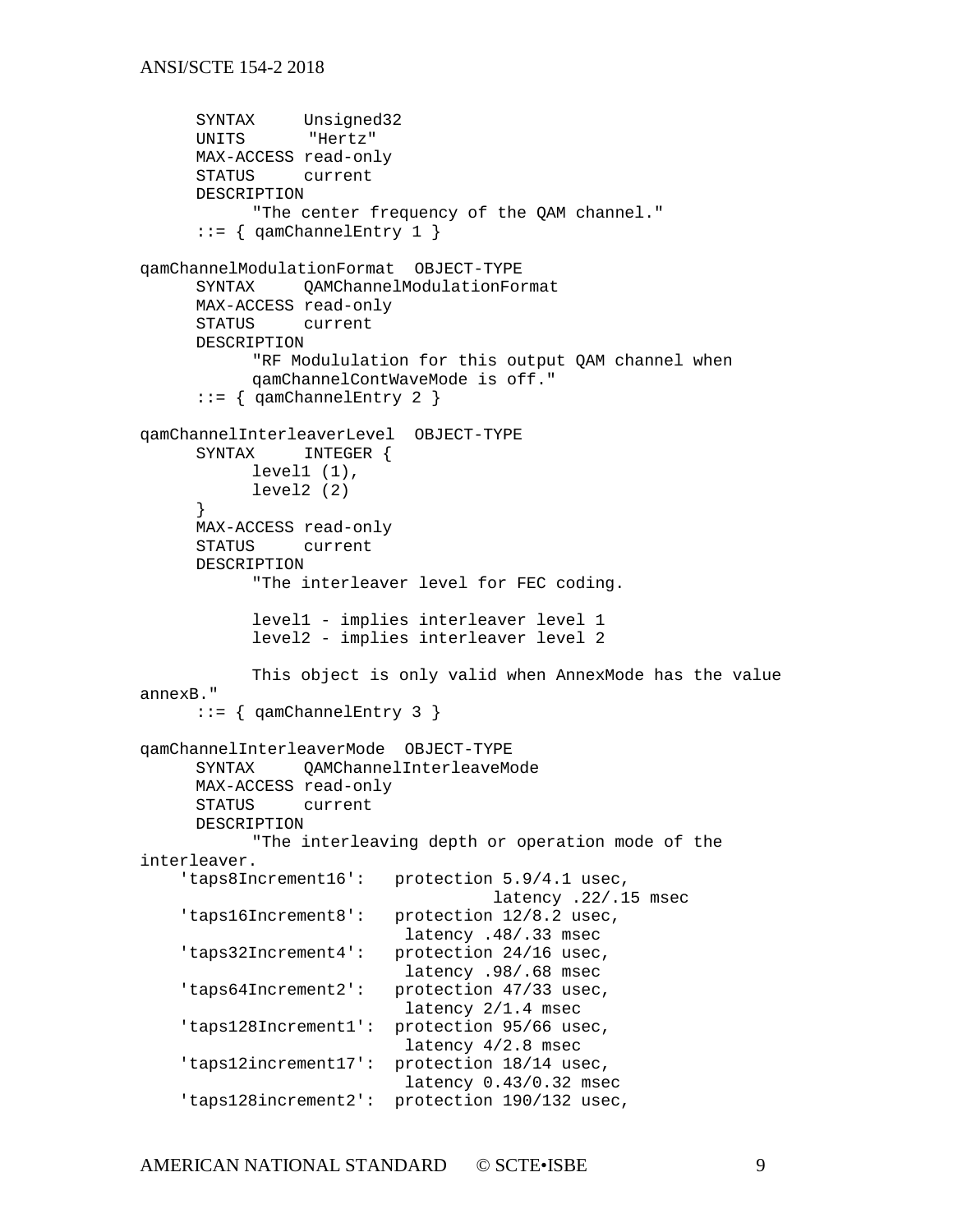```
 latency 8/5.6 msec
     'taps128increment3': protection 285/198 usec,
                             latency 12/8.4 msec
     'taps128increment4': protection 380/264 usec,
                             latency 16/11 msec
     'taps128increment5': protection 475/330 usec,
                             latency 20/14 msec
     'taps128increment6': protection 570/396 usec,
                             latency 24/17 msec
     'taps128increment7: protection 664/462 usec,
                             latency 28/20 msec
     'taps128increment8': protection 759/528 usec,
                             latency 32/22 msec
     The value 'taps12increment17' is supported by EuroDOCSIS
     cable systems only, and the others by DOCSIS cable systems.
     If the QAM chammel interface is down, this object either 
     returns the configured value,
     or the value of 'unknown'.
     The value of 'other' is returned if the interleave
     is known but not defined in the above list.
    When the gamChannelInterleaverLevel is set to 'level 1', a
            single interleaving depth is supported, namely 
'taps128Increment1'.
           When the qamChannelInterleaverLevel is set to 'level2',
all the 
           other interleaving depths are also supported."
     REFERENCE 
           "ITU-T J.83 Annex B."
      ::= { qamChannelEntry 4 }
qamChannelPower OBJECT-TYPE
     SYNTAX Integer32<br>UNITS "0.1 dBmV
                 "0.1 dBmV"
     MAX-ACCESS read-only<br>STATUS current
                 current
     DESCRIPTION 
            "The output power of the QAM channel. If the QAM channel 
is muted,
           value is not valid."
      ::= { qamChannelEntry 5 }
qamChannelSquelch OBJECT-TYPE
               INTEGER {
           unmuted (1),
           muted (2)
      }
     MAX-ACCESS read-only
             current
     DESCRIPTION 
            "Indicates whether the QAM port is muted or not."
```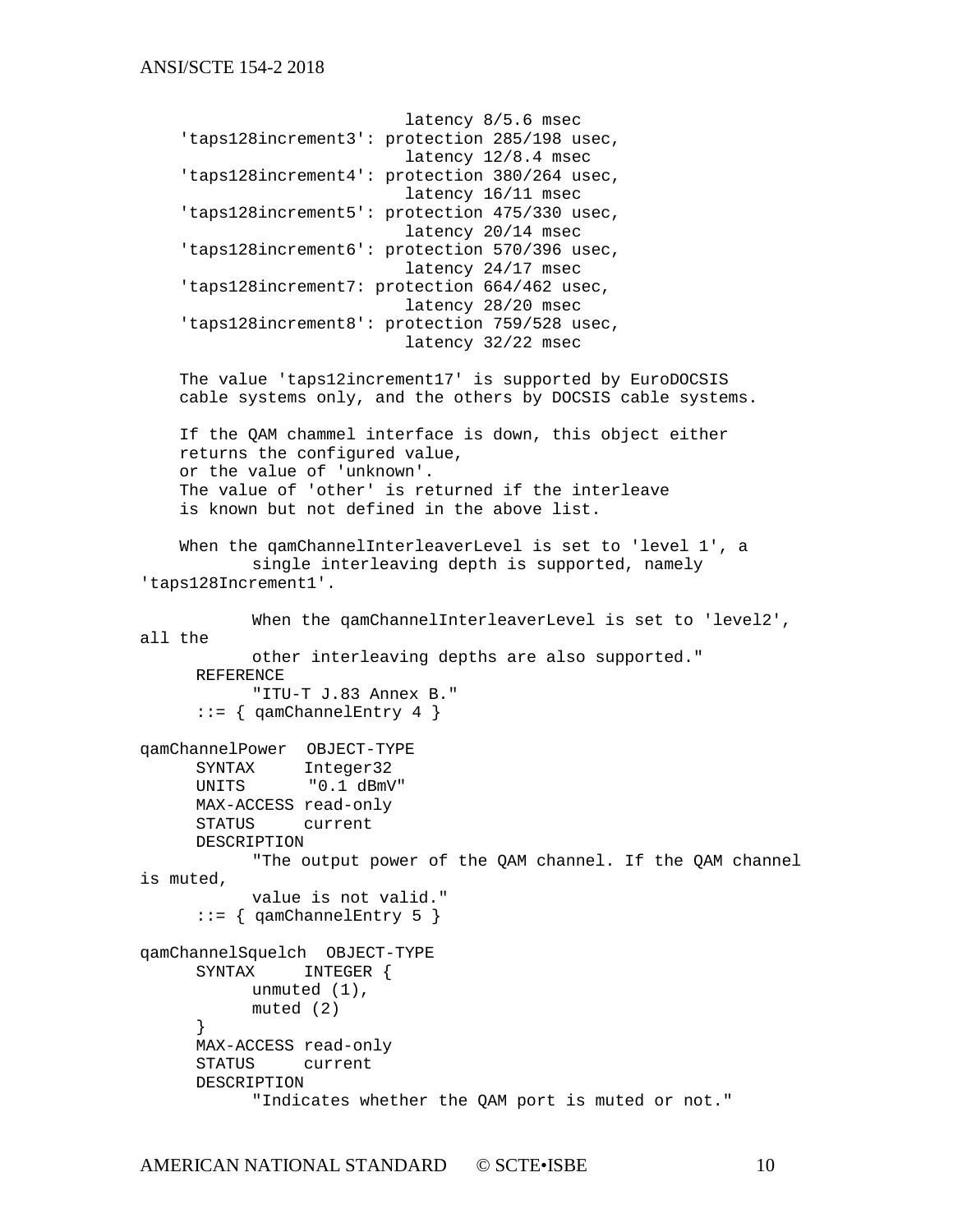```
::= { qamChannelEntry 6 }
qamChannelContWaveMode OBJECT-TYPE
     SYNTAX INTEGER {
           cwmOff (1),
           cwmOn (2)
     }
     MAX-ACCESS read-only
     STATUS current
     DESCRIPTION 
           "Indicates whether Continuous Wave mode is enabled or not 
for
           output."
     ::= { qamChannelEntry 7 }
qamChannelAnnexMode OBJECT-TYPE
              INTEGER {
         unknown(1),
         other(2),
         annexA(3),
         annexB(4),
         annexC(5)
     }
     MAX-ACCESS read-only
     STATUS current
     DESCRIPTION 
           "Specifies the ITU-T standard supported by the QAM 
channel
           annexA - standard specified by Annex A of ITU-T J.83
           annexB - standard specified by Annex B of ITU-T J.83
           annexC - standard specified by Annex C of ITU-T J.83
           Other - other standard that may apply."
     ::= { qamChannelEntry 8 }
qamChannelCommonTable OBJECT-TYPE
     SYNTAX SEQUENCE OF QamChannelCommonEntry
     MAX-ACCESS not-accessible
                current
     DESCRIPTION 
           "This table decribes MPEG and DOCSIS characteristics that 
are
           not part of the DOCSIS-IF-MIB."
     ::= { qamMIBObjects 2 }
qamChannelCommonEntry OBJECT-TYPE
     SYNTAX QamChannelCommonEntry
     MAX-ACCESS not-accessible<br>STATUS current
              current
     DESCRIPTION 
           "Each entry of this table describes attributes of an RF 
channel
           for both MPEG and DOCSIS QAMs."
     INDEX { ifIndex }
```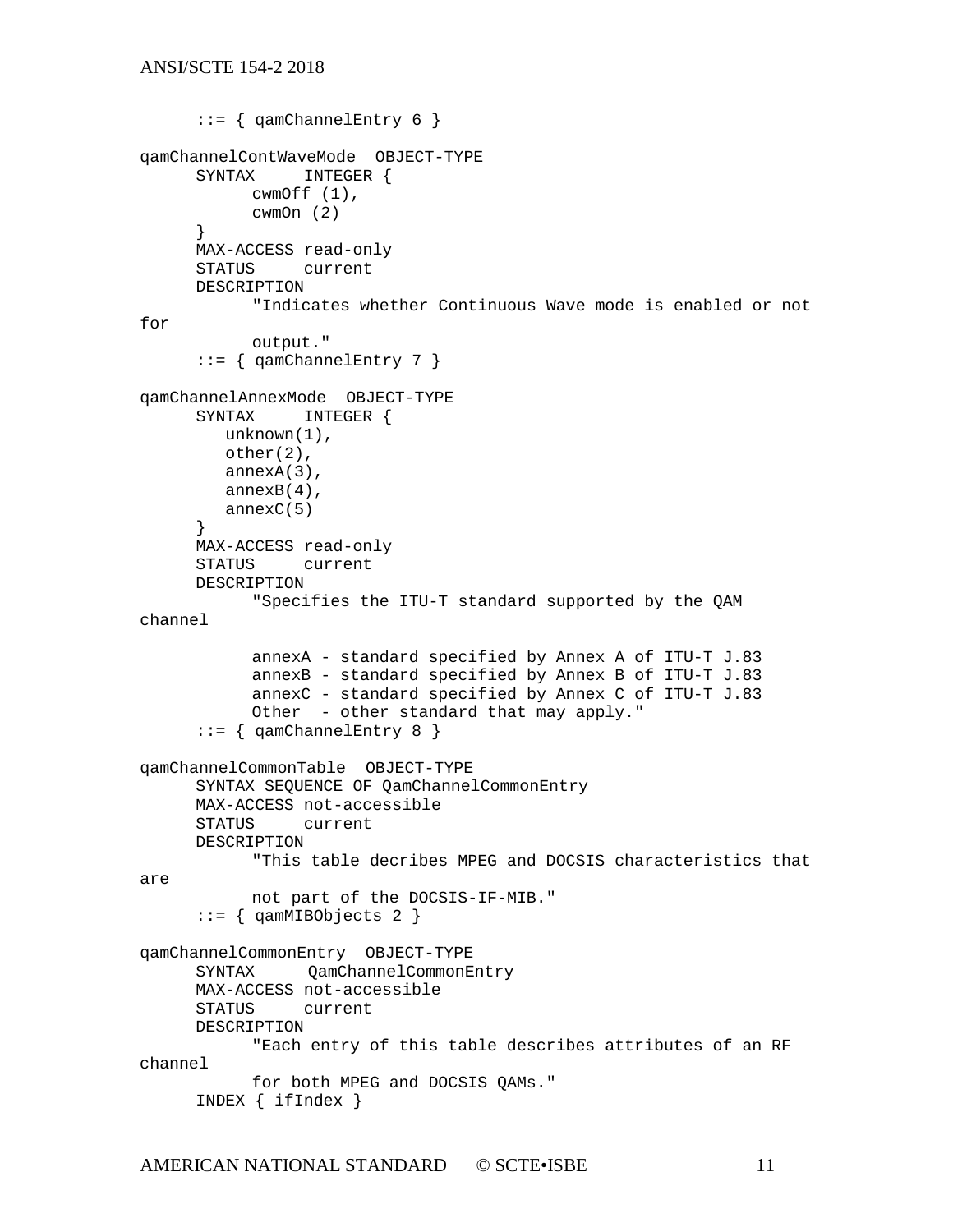```
::= { qamChannelCommonTable 1 }
QamChannelCommonEntry ::= SEQUENCE {
      qamChannelCommonOutputBw
            Integer32,
      qamChannelCommonUtilization
            Integer32
}
qamChannelCommonOutputBw OBJECT-TYPE
               Integer32<br>"bps"
      UNITS
      MAX-ACCESS read-only
      STATUS current
      DESCRIPTION 
            "The QAM channel output bandwidth or capacity."
      ::= { qamChannelCommonEntry 1 }
qamChannelCommonUtilization OBJECT-TYPE
      SYNTAX Integer32 (-1|0..1000)<br>UNITS "0.1 Percent"
                 "0.1 Percent"
      MAX-ACCESS read-only<br>STATUS current
      STATUS
      DESCRIPTION 
            "The utilization of the QAM channel in 0.1 percentage.
            This rate may be calculated as transport stream packets / 
            ( transport stream packets + null packets ). If not 
             applicable, a value of -1 is returned."
      ::= { qamChannelCommonEntry 2 }
qamConfigTable OBJECT-TYPE
      SYNTAX SEQUENCE OF QamConfigEntry
      MAX-ACCESS not-accessible
      STATUS current
      DESCRIPTION 
            "This table is designed to show the IP addresses 
configuration
            for the QAM channels, optionally UDP port range, Program 
Number
            range associated with QAM channels. Configuring these 
parameters
            is necessary when performing session-based provisioning. 
A 
            session-based provisioning request must conform to the
            configurations in this table. The QAM channels within an 
QAM 
            device may be partitioned to support multiple UDP, QAM or
            ProgramNo ranges. Though it's helpful to partition the 
QAM
            channels when the total number of QAM channel increases, 
this is
           not a must. This table may also be used to show the 
reserved UDP
```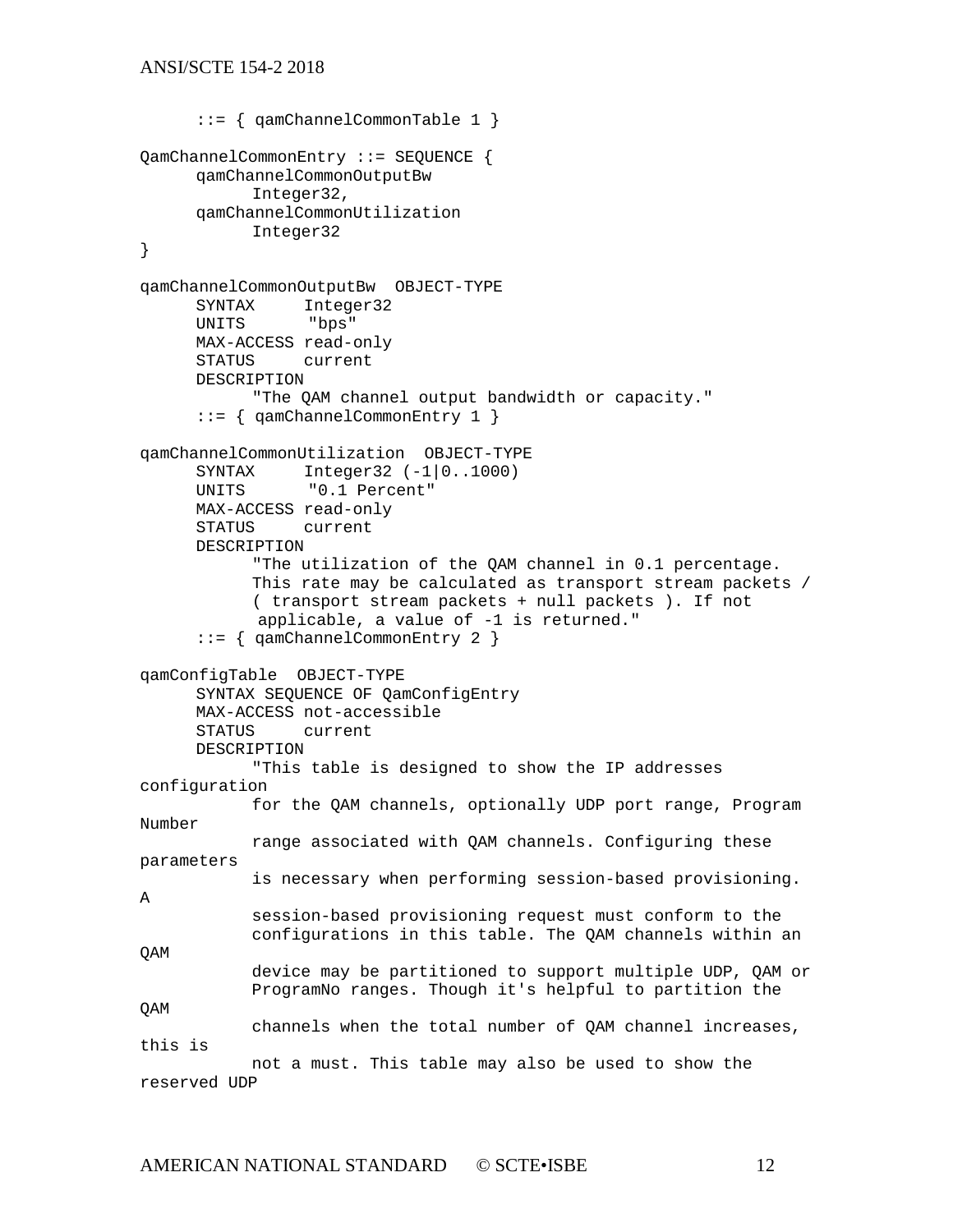```
ports, or program numbers for special purposes instead of 
using
            default ones allowed by hardware, software, or MPEG 
protocol."
      ::= { qamMIBObjects 3 }
qamConfigEntry OBJECT-TYPE
                QamConfigEntry
      MAX-ACCESS not-accessible
      STATUS current
      DESCRIPTION 
            "Each entry corresponds to the configuration of a QAM 
channel
           range."
      INDEX { entPhysicalIndex, 
            qamConfigIndex }
      ::= { qamConfigTable 1 }
QamConfigEntry ::= SEQUENCE {
      qamConfigIndex
            Unsigned32,
      qamConfigQamChannelIdMin
            Integer32,
      qamConfigQamChannelIdMax
            Integer32,
      qamConfigIPAddrType
            InetAddressType,
      qamConfigIPAddr
            InetAddress,
      qamConfigUdpPortRangeMin
            Integer32,
      qamConfigUdpPortRangeMax
            Integer32,
      qamConfigOutputProgNoMin
            Integer32,
      qamConfigOutputProgNoMax
            Integer32
}
qamConfigIndex OBJECT-TYPE
              Unsigned32
      MAX-ACCESS not-accessible<br>STATUS current
             current
      DESCRIPTION 
            "The table index."
      ::= { qamConfiqEntry 1 }
qamConfigQamChannelIdMin OBJECT-TYPE
               Integer32
      MAX-ACCESS read-only<br>STATUS current
               current
      DESCRIPTION 
            "QAMChannelId maybe within a line card or global 
depending on
```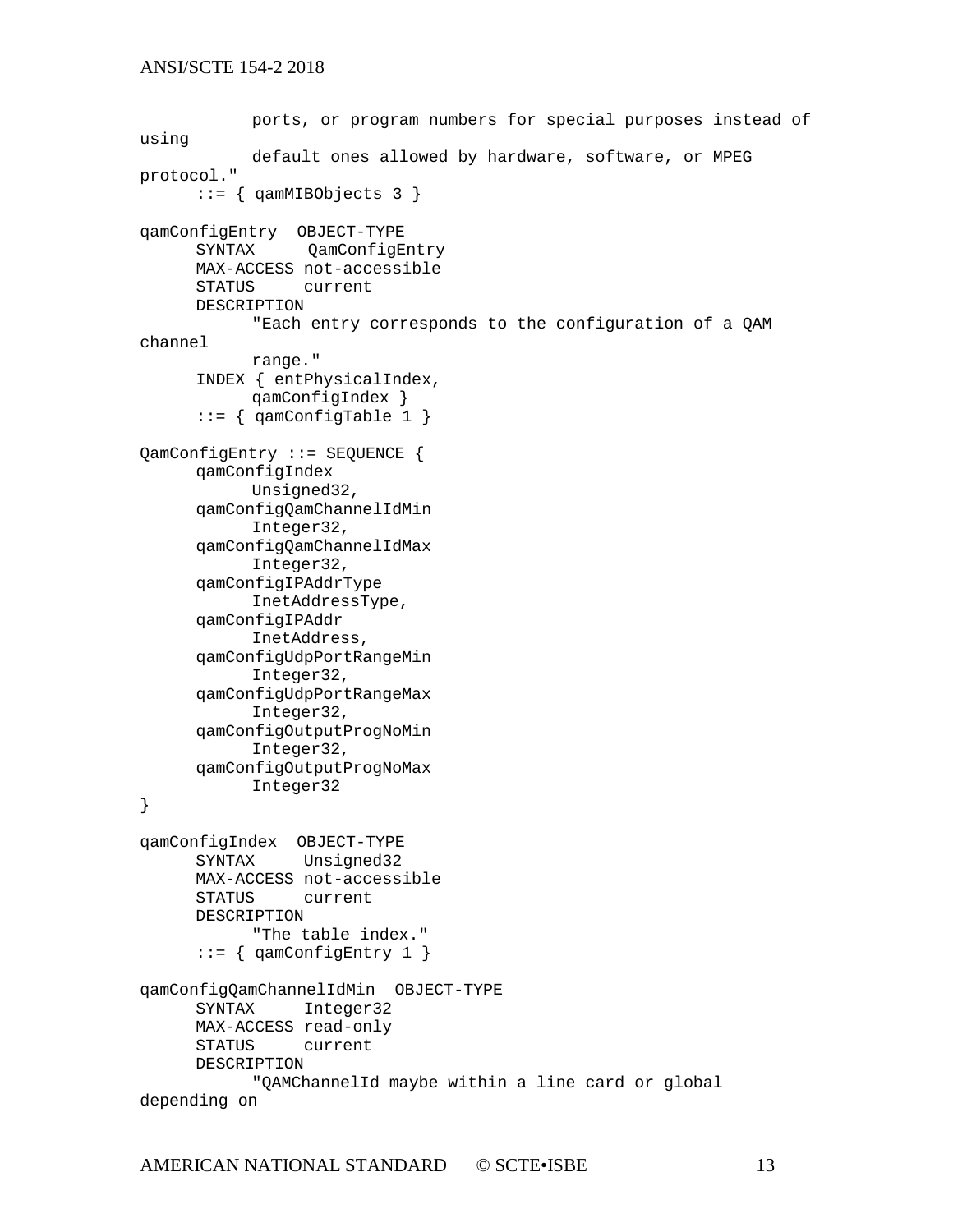```
entPhysicalIndex."
     DEFVAL \{ 1 \}::= { qamConfigEntry 2 }
qamConfigQamChannelIdMax OBJECT-TYPE
             Integer32
     MAX-ACCESS read-only<br>STATUS current
              current
     DESCRIPTION 
           "QAMChannelId maybe within a line card or global 
depending on
           entPhysicalIndex."
      ::= { qamConfigEntry 3 }
qamConfigIPAddrType OBJECT-TYPE
     SYNTAX InetAddressType
     MAX-ACCESS read-only
     STATUS current
     DESCRIPTION 
           "The type of the program destination address as defined 
by 
           inetAddressType. The default value is 1 for ipv4(1)"
     DEFVAL { ipv4 }
      ::= { qamConfigEntry 4 }
qamConfigIPAddr OBJECT-TYPE
     SYNTAX InetAddress
     MAX-ACCESS read-only
             current
     DESCRIPTION 
           "IP address of the QAM channel."
      ::= { qamConfigEntry 5 }
qamConfigUdpPortRangeMin OBJECT-TYPE
     SYNTAX Integer32 (0..65535)
     MAX-ACCESS read-only<br>STATUS current
             current
     DESCRIPTION 
           "The lowest UDP port of the UDP port range that can be 
used
           on this QAM channel."
       ::= \{ qamConfigEntry 6 \}qamConfigUdpPortRangeMax OBJECT-TYPE
     SYNTAX Integer32 (0..65535)
     MAX-ACCESS read-only
     STATUS current
     DESCRIPTION 
           "The highest UDP port of the UDP port range that can be 
used on
           this QAM channel."
      ::= { qamConfigEntry 7 }
qamConfigOutputProgNoMin OBJECT-TYPE
```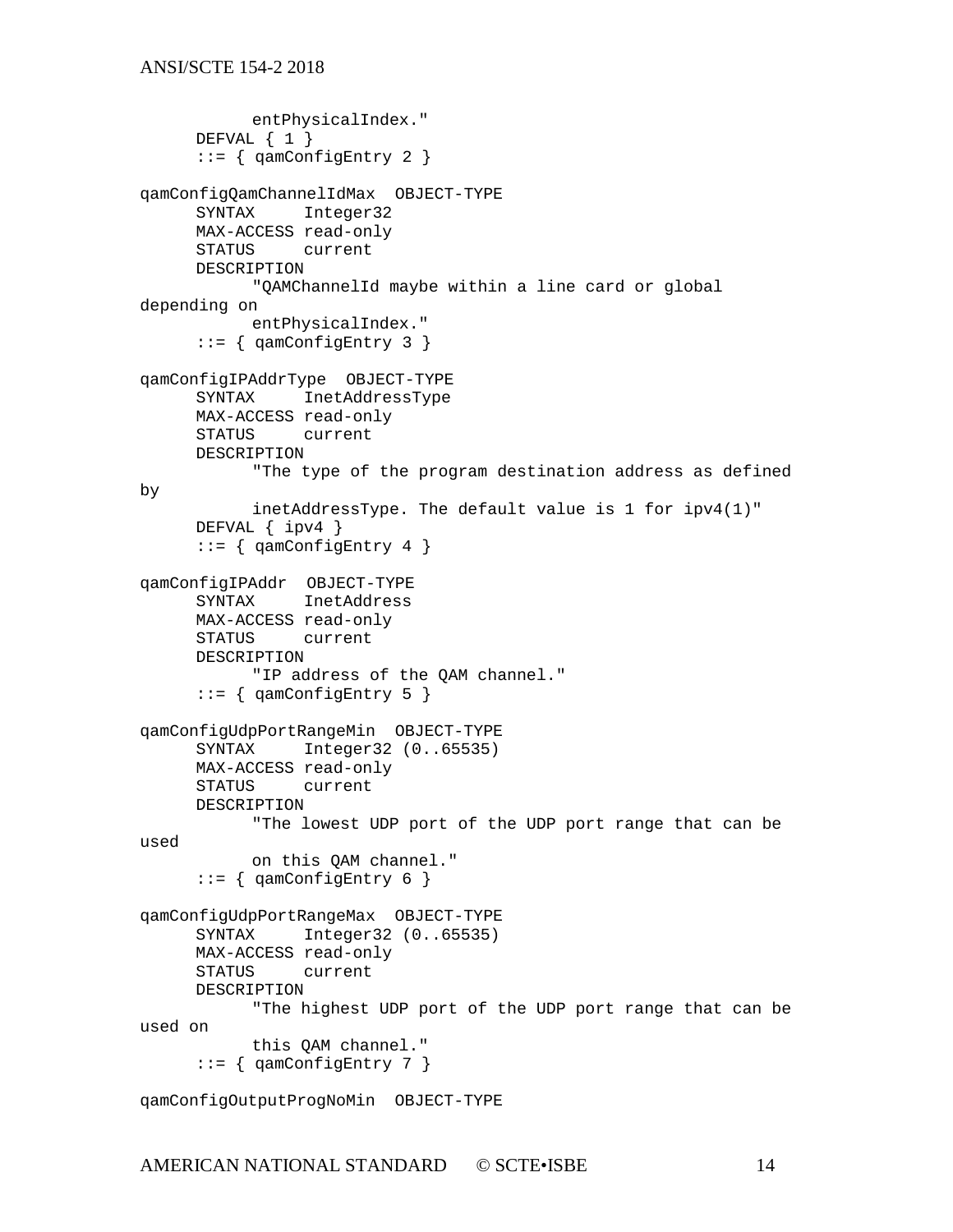```
SYNTAX Integer32 (1..65535)
     MAX-ACCESS read-only
     STATUS current
     DESCRIPTION 
           "The lowest MPEG output program number that can be used 
on the
           QAM channel."
     DEFVAL \{ 1 \}::= { qamConfigEntry 8 }
qamConfigOutputProgNoMax OBJECT-TYPE
              Integer32 (1..65535)
     MAX-ACCESS read-only
     STATUS current
     DESCRIPTION 
           "The highest MPEG output program number that can be used 
on the
           QAM channel."
     DEFVAL { 255 }
     ::= { qamConfigEntry 9 }
qamSupport MODULE-COMPLIANCE
     STATUS current
     DESCRIPTION 
           "These objects describe the support level for QAM."
     MODULE
           MANDATORY-GROUPS { qamChannelGroup } 
           GROUP qamConfigGroup
           DESCRIPTION 
           "The qamConfigGroup is unconditionally optional"
     ::= { qamMIBCompliances 1 }
docsisSupport MODULE-COMPLIANCE
     STATUS current
     DESCRIPTION 
           "These objects are not covered by any DOCSIS MIB, but
           they would need to be supported by a DOCSIS EQAM."
     MODULE
           MANDATORY-GROUPS { qamMpegDocsisCommonGroup } 
     ::= { qamMIBCompliances 2 }
qamMpegDocsisCommonGroup OBJECT-GROUP
     OBJECTS { qamChannelCommonOutputBw, 
     qamChannelCommonUtilization }<br>STATUS current
             current
     DESCRIPTION 
           "These objects are not covered by any DOCSIS MIB. It is
           legitimate for a DOCSIS QAM to support them."
     ::= { qamMIBGroups 1 }
qamChannelGroup OBJECT-GROUP
     OBJECTS { qamChannelFrequency, 
           qamChannelModulationFormat, 
           qamChannelInterleaverLevel,
```